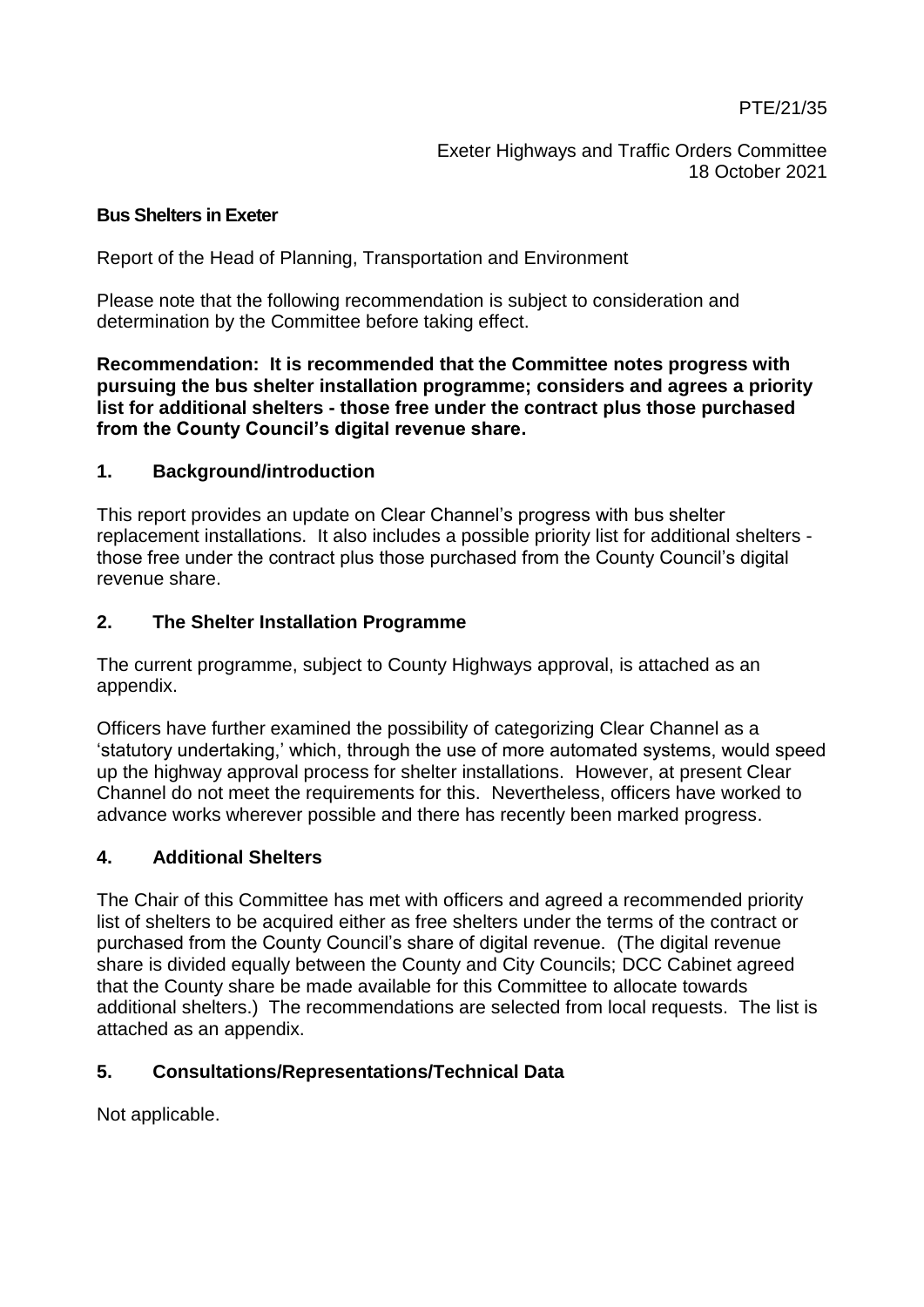## **6. Financial Considerations**

There is no financial consideration for DCC or ECC with the existing contract. Digital advertising revenue is over and above the original contract.

## **7. Environmental Impact Considerations**

The Authority has a responsibility to ensure that shelters are disposed of in an environmentally friendly manner when they are dismantled.

All dismantled shelters are transported to Clearchannel's Central Depot. Materials from the dismantled shelters are then inspected and utilised in the following ways:

- The metal infrastructure of the shelter is inspected and assessed. Re-furbished shelters are produced from the salvaged materials. For every four dismantled shelters they are able to produce approximately one re-furbished shelter. Re-furbished shelters are then offered to customers at discounted prices.
- Parts are salvaged and cleaned to provide maintenance stock which is distributed nationally.
- 100% of fluorescent tubes and lamps are recycled.
- Electrical equipment is recycled where fit for purpose.
- Glass is recycled and used as aggregate.
- Metals beyond use are re-cycled.

# **8. Equality Considerations**

Wherever possible the Department for Transport's "Inclusive Mobility" guidelines are adopted. In some locations restricted pavement width may make it impossible to fully comply. Full details of the guidelines are available at:

[https://www.gov.uk/government/uploads/system/uploads/attachment\\_data/file/3695/inclu](https://www.gov.uk/government/uploads/system/uploads/attachment_data/file/3695/inclusive-mobility.pdf) [sive-mobility.pdf](https://www.gov.uk/government/uploads/system/uploads/attachment_data/file/3695/inclusive-mobility.pdf)

## **9. Legal Considerations**

There are no specific legal considerations, other than those related to Control of Advertisements Regulations described in section 4.

## **10. Risk Management Considerations**

This policy/proposal has been assessed and all necessary safeguards or action have been taken/included to safeguard the Council's position.

## **11. Public Health Impact**

None.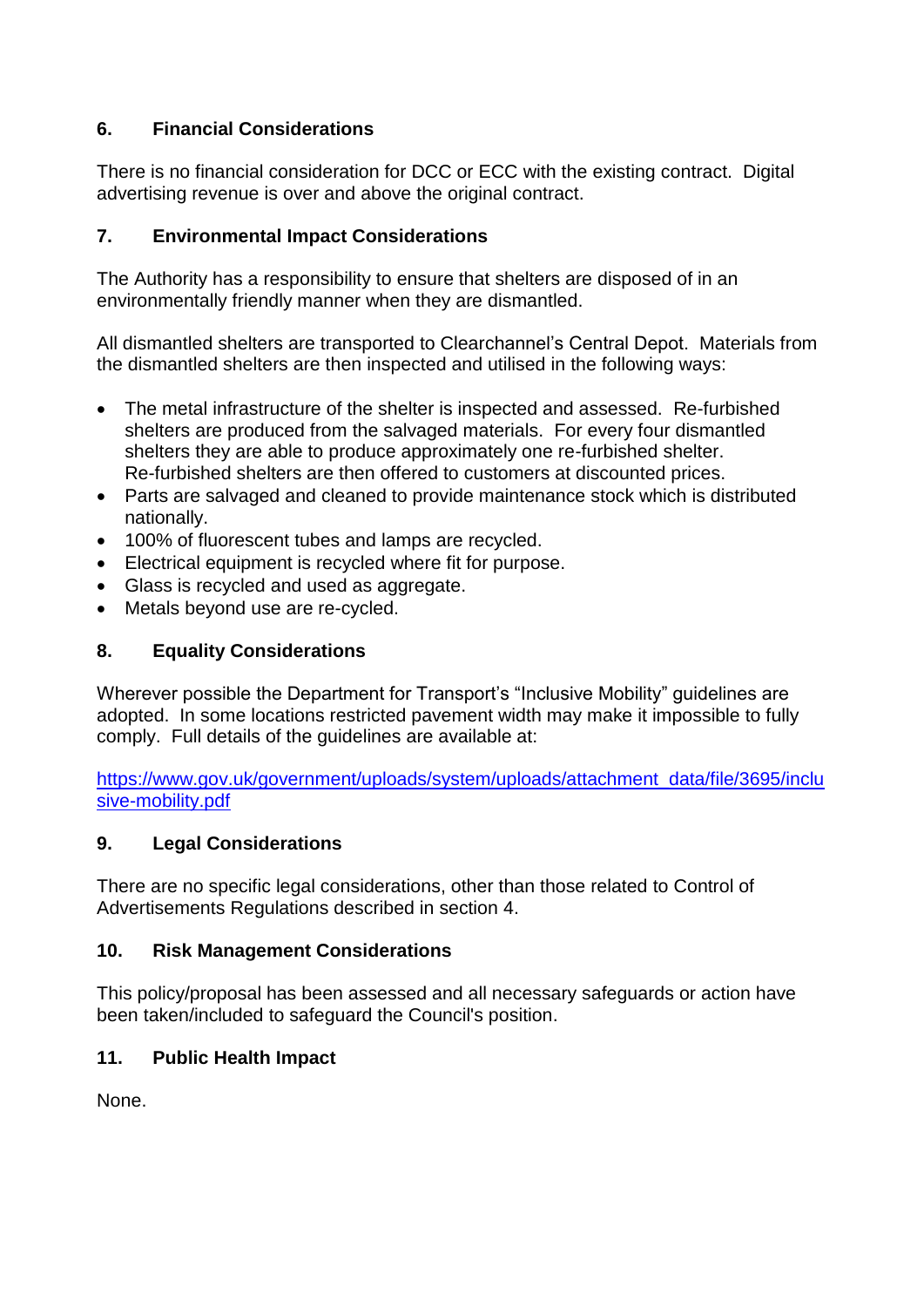## **12. Summary/Conclusions/Reasons for Recommendations**

Progress on the replacement programme is continuously monitored. The use of digital advertising revenue plus annual free shelters adds to the stock of shelters.

> Dave Black Head of Planning, Transportation and Environment

### **Electoral Divisions: All in Exeter**

Local Government Act 1972: List of Background Papers

Contact for enquiries: Damien Jones

Room No: Matford Lane Offices

Tel No: 01392 383000

Background Paper Date **Date** File Ref.

None

jrd061021exh sc/cr/Bus shelters in Exeter 01 061021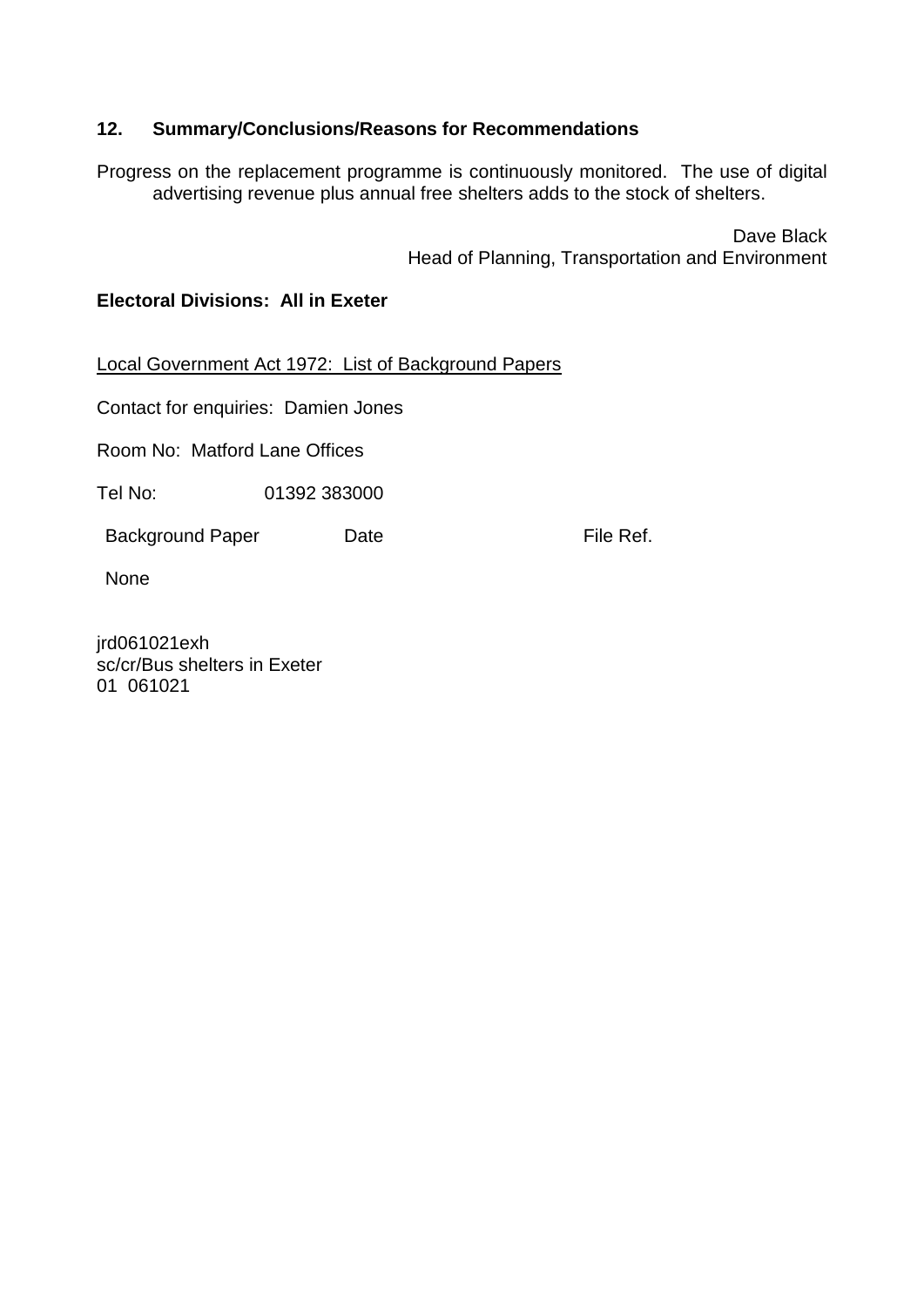**This is the Clear Channel's current Exeter Installation Schedule:**

| RTA - Damaged Shelter / Replacement or repair needed |  |                                                      |        |                    |    |  |  |  |
|------------------------------------------------------|--|------------------------------------------------------|--------|--------------------|----|--|--|--|
| 2102                                                 |  | 0038   Queen St o/s 47, Nr New North Rd Exeter (RTA) | EX43SA | Non-Ad replacement | N. |  |  |  |

| 106 - Additional Shelters / Bus Station project |     |                                   |  |                      |  |                       |  |
|-------------------------------------------------|-----|-----------------------------------|--|----------------------|--|-----------------------|--|
| $2102$                                          | 385 | LHS (Stover Ct, Bampfylde Street) |  | <b>Coach Shelter</b> |  | $15/11/21 - 17/11/21$ |  |
| 2102                                            | 386 | RHS (Stover Ct, Bampfylde Street) |  | <b>Coach Shelter</b> |  | 17/11/21 - 19/11/21   |  |
| 2102                                            | 354 | Sidwell Street (Reinstall)        |  |                      |  | $18/11/21 - 20/11/21$ |  |

| <b>High Priority Sites</b> |      |                                                       |        |                                |    |                       |  |
|----------------------------|------|-------------------------------------------------------|--------|--------------------------------|----|-----------------------|--|
| 2102                       | 0377 | Mount Pleasant Road (Mount Pleasant Health Centre)    | EX47BW | 3 bay                          | N. | $08/11/21 - 10/11/21$ |  |
| $2102$                     | 0375 | The Imperial, New North Road                          | EX44AJ | 2 bay                          |    | 13/09/21 - 15/09/21   |  |
| 2102                       | 0191 | Honiton Rd o/s Meteorological Office Exeter (upgrade) | EX13PD | <b>6B Insignia Ad Enclosed</b> |    | $28/02/22 - 2/03/22$  |  |
| $2102$                     | 0378 | 8 Grecian Way (Opp Glave Saunders Avenue)             | EX25PF | 3 bay                          |    | 05/10/21 - 07/10/21   |  |

| <b>Other Priority Sites</b> |      |                                                             |        |                  |              |                       |  |
|-----------------------------|------|-------------------------------------------------------------|--------|------------------|--------------|-----------------------|--|
| 2102                        | 0199 | Church Rd, opp Legion Close, Alphington                     | EX28SF | Insignia Cant    | N            | 25/10/21 - 27/10/21   |  |
| 2102                        | 0125 | Topsham Rd o/s Crematorium Exeter                           | EX26EW | Insignia Cant    | N            | 04/10/21 - 06/10/21   |  |
| 2102                        | 0346 | Pinhoe Road At Venny Bridge Exeter                          | EX48HN | Insignia Ad Cant | $\mathbf v$  |                       |  |
| 2102                        | 0007 | Beacon Lane Opp Lancelot Rd o/s Northcote School, Exeter    | EX48LZ | Insignia MK1     |              | $16/02/22 - 18/02/22$ |  |
| 2102                        | 0144 | Woodwater Lane J/O Carlton Rd Exeter                        | EX25NP | Insignia Cant    | N            | 26/10/21 - 28/10/21   |  |
| 2102                        | 0219 | Holloway Street o/s 25 Exeter                               | EX24JR | Insignia Ad Cant |              | 10/01/22 - 12/01/22   |  |
| 2102                        | 0190 | Barrack Rd o/s Royal Devon Hospital Exeter (6B Digital Ad?) | EX24NH | Insignia MK1     |              | $21/02/22 - 23/02/22$ |  |
| 2102                        | 0112 | Wonford Road Jct Geneva Close Exeter                        | EX24UG | Insignia MK1     | $\mathbf{v}$ | 18/10/21 - 20/10/21   |  |
| 2102                        | 0052 | Blackboy Rd J/O Alexandra J/O Alexandra Terrace Exeter      | EX46SY | Insignia MK1     |              |                       |  |
| 2102                        | 0205 | Cheeke Street J/O Bampflyde Street Exeter (On Hold)         | EX12DD | Insignia MK1A    |              | 11/01/22 - 13/01/22   |  |
| 2102                        | 0103 | Heavitree Rd J/O Barrack Rd Exeter                          | EX12LX | Insignia Ad Cant |              | 19/10/21 - 21/10/21   |  |
| 2102                        | 0208 | Collins Road Adj. No. 6 Exeter                              | EX45DG | Insignia Cant    |              | 09/11/21 - 11/11/21   |  |

| DCC/ECC Works require shelter to be moved to new position |      |                                                    |               |                |  |                     |  |
|-----------------------------------------------------------|------|----------------------------------------------------|---------------|----------------|--|---------------------|--|
| 2102                                                      | 0104 | Burnt House Lane o/s Supermarket Nr. Ludwell Lane, | <b>EX25LZ</b> | Universal Cant |  | 15/02/22 - 17/02/22 |  |

| <b>Park and Ride Sites</b> |      |                                                       |         |                            |    |  |  |
|----------------------------|------|-------------------------------------------------------|---------|----------------------------|----|--|--|
| 2102                       | 0118 | Digby and Sowton P+R (RD+E OWN THE SITE) 2nd shelter? | EX2 7TG | <b>Queensbury Shelters</b> | N  |  |  |
|                            |      | Sowton P+R, Exeter                                    | EX2 7PL | <b>Queensbury Shelters</b> | N  |  |  |
|                            |      | Honiton Road P+R                                      | EX2 7NL | <b>Queensbury Shelters</b> |    |  |  |
| 2102                       | 0107 | Matford P+R                                           | EX28FD  | <b>Queensbury Shelters</b> |    |  |  |
|                            |      | Matford Park & Ride - Entrance On Left Exeter         | EX28XU  | Insignia Enc               | N. |  |  |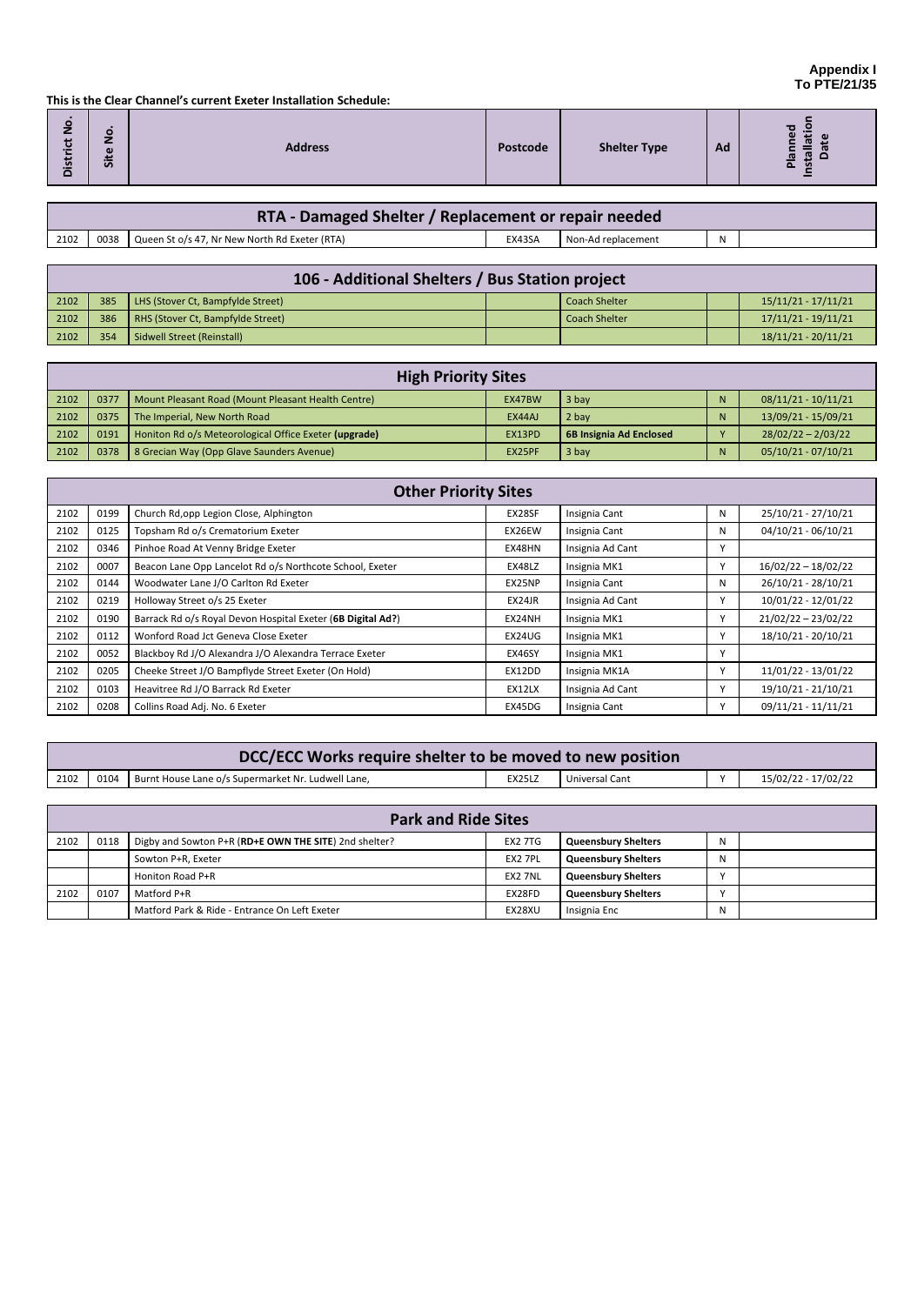**The below sites have already been agreed as additional free shelters/revenue share shelters. Post COVID, revenue share figures have been provided that indicate these sites can now be actioned with additional sites been agreed to and taken forward on top of this list.**

| <b>Chancellors Way</b>                                      | <b>Site Link</b> | Pinhoe<br><b>Mincinglake</b>              |
|-------------------------------------------------------------|------------------|-------------------------------------------|
| 14 Lakeside Avenue (Approaching Higher Wear Road)           | <b>Site Link</b> | Wearside<br><b>Topsham</b>                |
| 36 Collins Road (Approaching Rollestone Crescent junction)  | <b>Site Link</b> | Duryard<br>Pennsylvania                   |
| Mount Pleasant Road (Opposite Mount Pleasant Health Centre) | <b>Site Link</b> | <b>St Sidwells</b><br><b>St James</b>     |
| Summerway, Junc Bernadette Cl                               | <b>Site Link</b> | Pinhoe<br><b>Mincinglake</b>              |
| 90 Sweetbrier Lane (Opposite Whiteway Drive)                | <b>Site Link</b> | <b>Heavitree</b><br><b>Whipton Barton</b> |
| 151 Hamlin Lane (Opposite Hanover Road Junction)            | <b>Site Link</b> | <b>Heavitree</b><br><b>Whipton Barton</b> |
| 43 Smith Field Road (Approaching Ashleigh)                  | <b>Site Link</b> | <b>Alphington</b><br>Cowick               |
| East Wonford Hill (After Rifford Road junction)             | <b>Site Link</b> | Wonford<br><b>St Loves</b>                |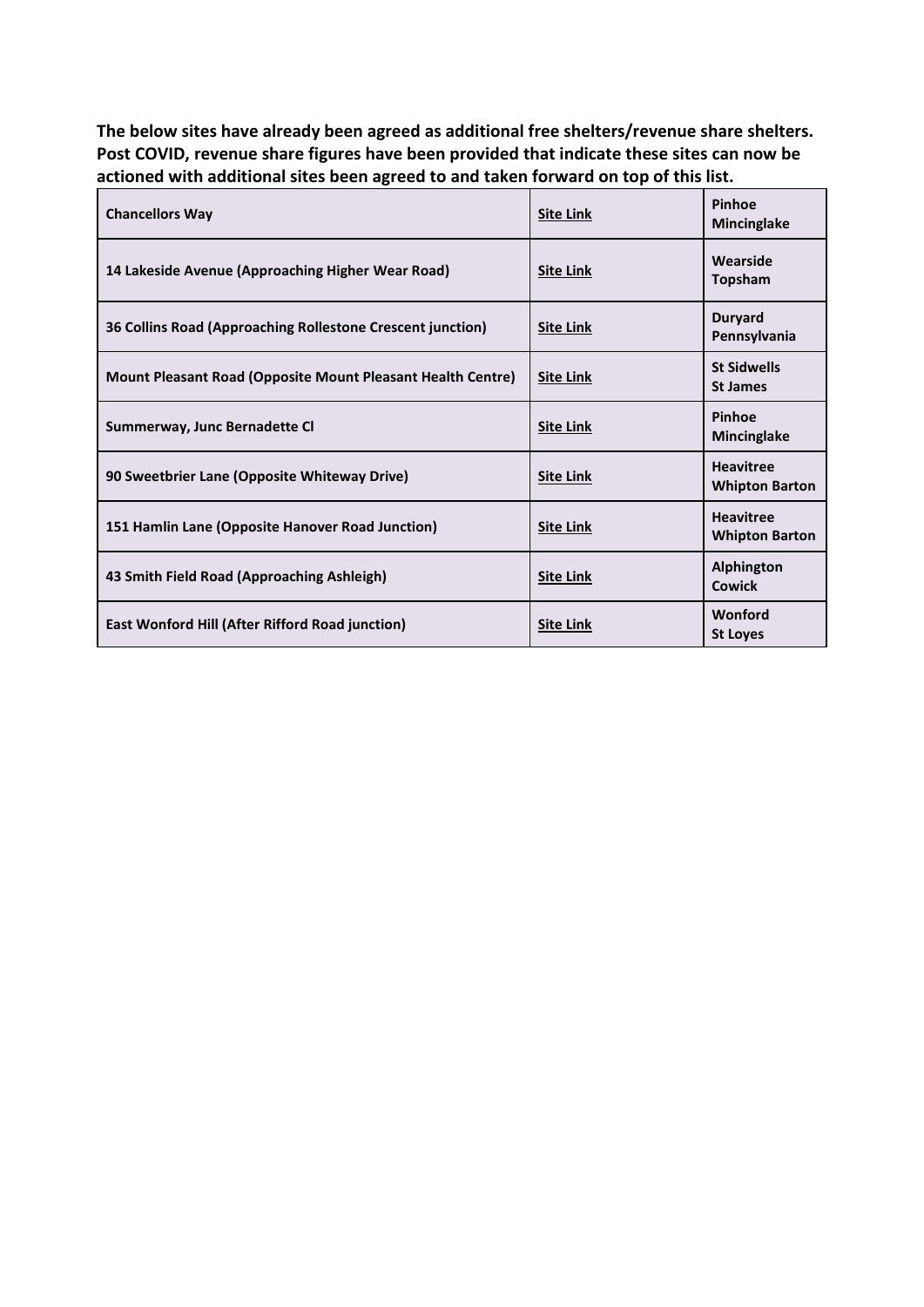| District No. | $\dot{\mathsf{S}}$ |                                                                                                         |                  |                                |        |                          |
|--------------|--------------------|---------------------------------------------------------------------------------------------------------|------------------|--------------------------------|--------|--------------------------|
|              | Site               | <b>Address</b>                                                                                          | <b>Postcode</b>  | <b>Shelter Type</b>            | Ad     | <b>Installation Date</b> |
| 2102         | 0216               | Barrack Road J/O Buckeral Ave Exeter                                                                    | EX26AA           | Insignia Ad Cant               | Y      | 07/09/21 - 09/09/21      |
| 2102         | 0220               | Barrack Road Opp Roseville Exeter (Topsham Road end)                                                    | EX26AB           | Insignia MK1                   | Y      | 06/09/21 - 08/09/21      |
| 2102         | 0154               | Alphington Rd o/s Priory News Exeter                                                                    | EX28HP           | Insignia Cant                  | N      |                          |
| 2102         | 0370               | 25 Newcourt Way, Exeter                                                                                 | EX27SA           | New Site                       | Ν      | 06/09/21 - 08/09/21      |
| 2102         | 0373               | 4 Newcourt Way, Exeter                                                                                  | EX27SA           | New Site                       | N      | 07/09/21 - 09/09/21      |
| 2102         | 0382               | Harrington Lane, Exeter (Stemson Ave Junc) Priority site                                                | EX48FX           | New Site                       | N      |                          |
| 2102         | 0380               | Opp Lidl, Wonford Road, Burnthouse Lane, Exeter                                                         | EX2 6NG          |                                | N      | 26/07/21 - 28/07/21      |
| 2102         | 0113               | Exeter Road, junc of Dart Avenue                                                                        | EX2 7FY          |                                | N      | 09/08/21 - 11/08/21      |
| 2102         | <b>TBC</b>         | Russell Way, opp Russell Walk, Exeter                                                                   | EX2 7HX          |                                | Y      |                          |
| 2102         | 0374               | 90 Cowick Lane (after Franklyn Drive junction)                                                          | EX29HD           | 2 bay                          | Ν      | 02/08/21 - 04/08/21      |
| 2102         | 0383               | Farthings, Shillingford Road Opp Fairfield Rd                                                           | EX28UB           | 2 bay                          | N      | 03/08/21 - 05/08/21      |
| 2102         | 0381               | Knowle Drive / Gloucester Rd junc                                                                       | EX42EH           | 2 bay                          | N      | 03/08/21 - 05/08/21      |
| 2102         | 0210               | Ribston Avenue Opp 47 Exeter                                                                            | EX13QE           | Insignia Cant                  | Ν      | 02/08/21 - 04/08/21      |
| 2102         | 0380               | Opp Lidl, Wonford (Methodist Church Hall)                                                               | EX26NG           | 3 bay                          | N      | 26/07/21 - 28/07/21      |
| 2102         | 0376<br>0354       | Exeter Road (After The Retreat Drive junction)                                                          | EX30LS           | 2 bay                          | N<br>Y | 14/12/20 - 16/12/20      |
| 2102<br>2102 | 0361               | Sidwell Street o/s 149, Exeter Pet & Garden Exeter<br>Barley Lane Opp 24, Opp Somerset Ave Exeter (RTA) | EX46RT<br>EX41TD | Insignia Cant                  | N      | 15/12/20                 |
| 2102         | 0130               | Exeter Rd o/s Newport Caravan Park Exeter                                                               | EX27DR           | Insignia Cant                  | N      |                          |
| 2102         | 0184               | Water Lane J/O Haven Close Exeter                                                                       | EX28BD           | Insignia Cant                  | N      |                          |
| 2102         | 0158               | Cowick Lane Opp Newhayes Close Exeter                                                                   | EX29RA           | Insignia Cant                  | N      |                          |
| 2102         | 0126               | New North Rd J/O Queen Street Exeter                                                                    | EX44LJ           | Insignia Cant                  | N      |                          |
| 2102         | 0045               | Fore St o/s 32, Heavitree Exeter (Only Maintenance needed)                                              | EX12QN           | Insignia Ad Cant               | Υ      |                          |
| 2102         | 0132               | Topsham Rd o/s 457 Exeter                                                                               | EX27AQ           | Insignia Cant                  | N      |                          |
| 2102         | 0148               | Barrack Rd Opp R.D.E. Hospital Exeter                                                                   | EX25AS           | Insignia Cant                  | Ν      |                          |
| 2102         | 0095               | Buddle Lane Opp Saville Rd Exeter                                                                       | EX41PR           | Insignia Cant                  | N      |                          |
| 2102         | 0364               | Main Road Adj. Lloyds Bank Pinhoe, Exeter                                                               | EX13SA           | Insignia Ad Cant               | Y      |                          |
| 2102         | 0093               | Topsham Rd Adj. St. Leonards Rd Exeter (RTA - PRIORITY)                                                 | EX24NE           | Insignia Cant                  | N      | 13/02/2020               |
| 2102         | 0092               | Topsham Road, St Leonards Church                                                                        | EX24NG           | Insignia Cant                  |        | 12/02/2019               |
| 2102         | 0356               | Kinnerton Way Opp 101/103 Exeter (RTA)                                                                  | EX42NH           | Insignia Cant                  | N      | 30/01/2020               |
| 2102         | 0371               | 125 Admiral Way, Exeter                                                                                 | EX27GT           | New Site                       | N      | 06/02/2020               |
| 2102         | 0372               | 80 Admiral Way, Exeter                                                                                  | EX27GT           | New Site                       | N      | 05/02/2020               |
| 2102         | 0218               | College Road J/O Spicer Street Exeter                                                                   | EX11TB           | Insignia MK1A                  | Y      |                          |
| 2102         | 0040               | Heavitree Rd J/O Summerlands Rd                                                                         | EX12LJ           | Insignia MK1A                  | Y      |                          |
| 2102         | 0043               | Fore St, o/s CO OP J/O North St, Heavitree, E                                                           | EX12RL           | Insignia MK1A                  | Υ      |                          |
| 2102         | 0142               | Fore St J/O Butts Rd - Heavitree Exeter                                                                 | EX12RT           | Insignia Cant                  | N      |                          |
| 2102         | 0051               | Pinhoe Rd J/O Tarbet Ave Exeter                                                                         | EX12UE           | Insignia MK1                   | Υ      |                          |
| 2102         | 0366               | Opp Exeter College, Cumberland Way Exeter (Postponed)                                                   | EX13RW           | Insignia MK1                   | Υ      |                          |
| 2102         | 0073               | Barrack Rd o/s Hospital Nr Nr Wonford Rd Exeter                                                         | EX24NH           | Insignia MK1                   | Y      |                          |
| 2102         | 0145               | Burnthouse Lane Opp Browning Close Exeter                                                               | EX25BS           | Insignia Cant                  | N      |                          |
| 2102         | 0192               | Pynes Hill Opp Business Park Entrance Exeter                                                            | EX25SP           | Insignia Cant                  | N      |                          |
| 2102         | 0193               | Pynes Hill Adj Business Park Entrance Exeter                                                            | EX25ST           | Insignia Cant                  | N<br>N |                          |
| 2102<br>2102 | 0131<br>0094       | Topsham Rd o/s 472 Exeter<br>Alphington St Opp Homeclyst Hse Exeter                                     | EX27AQ<br>EX28AB | Insignia Cant<br>Insignia Cant | N      |                          |
| 2102         | 0042               | Cowick St J/O Buddle Lane Exeter                                                                        | EX41HB           | Insignia Ad Cant               | Υ      |                          |
| 2102         | 0017               | Fore Street O/S 177 (BHS LHS), Exeter                                                                   | EX4 3AX          | Ogee MK1A                      | Y      |                          |
| 2102         | 0183               | Fore Street O/S 177 (BHS RHS), Exeter                                                                   | EX11BZ           | Ogee MK1A                      | Υ      |                          |
| 2102         | 0185               | Fore Street o/s 79 (Chevalier Inn), Exeter                                                              | EX11BZ           | Ogee MK1A                      | Υ      |                          |
| 2102         | 0015               | Fore Street o/s 83, (Buffet City walkway), Exeter                                                       | EX11BZ           | Ogee MK1A                      | Υ      |                          |
| 2102         | 0018               | Fore Street o/s 85 J/O Market o/s 85, J/O Market Street                                                 | EX11BZ           | Ogee MK1A                      | Y      |                          |
| 2102         | 0016               | Fore St o/s 176, (Ryman), J/O Mary Arches St Exeter                                                     | EX11BZ           | Ogee MK1A                      | Y      |                          |
| 2102         | 0187               | South Street o/s 4 Exeter                                                                               | EX11HF           | Ogee MK1A                      | Υ      |                          |
| 2102         | 0070               | Pinhoe Rd o/s 356 J/O Summer Lane Exeter                                                                | EX48EB           | Universal MK1A                 | Y      |                          |
| 2102         | 0047               | Main Rd J/O Parkers Cross Lane Pinhoe, Exeter                                                           | EX13SX           | Universal MK1                  | Y      |                          |
| 2102         | 0027               | Pinhoe Rd Opp Summer Lane Exeter                                                                        | EX48AE           | Universal MK1                  | Y      |                          |
| 2102         | 0110               | Pinhoe Rd Opp Widgery Rd Exeter                                                                         | EX48AS           | Universal MK1                  | Y<br>Y |                          |
| 2102         | 0055               | Heavitree Rd O/S 89-91 (Dorothy Thornton Hs) Exeter                                                     | EX1 2ND          | Universal MK1                  | Υ      |                          |
| 2102<br>2102 | 0035<br>0036       | South Street o/s 8/9 (Connells), Exeter<br>Queen St Opp Central Rail Station Exeter                     | EX11DZ<br>EX43SR | Ogee MK1A<br>LMK Bay MK1       | Υ      |                          |
| 2102         | 0037               | Queen St O/S Central Rail Station                                                                       | EX43SB           | Lmk Bay Cant                   | Y      |                          |
| 2102         | 0106               | Queen Street Nr. High Street Exeter                                                                     | EX43RH           | Lmk Bay Ad Cant                | N      |                          |
| 2102         | 0081               | High St Opp Bedford Street Exeter                                                                       | EX43LN           | Lmk Bay Cant                   | Y      |                          |
| 2102         | 0082               | High St Opp Bedford Street Exeter                                                                       | EX43NE           | Lmk Bay Cant                   | N      |                          |
| 2102         | 0083               | High St Opp Bedford Street Exeter                                                                       | EX43NL           | Lmk Bay Cant                   | Y      |                          |
| 2102         | 0223               | Osprey Road o/s Homebase Exeter                                                                         | EX27WP           | Universal MK1                  | Y      |                          |
| 2102         | 0224               | Kestrel Way o/s Environment Agency Exeter                                                               | EX27LF           | Universal MK1                  | Y      |                          |
| 2102         | 0225               | Kestrel Way o/s Howmet Exeter                                                                           | EX27PA           | Universal MK1                  | Y      |                          |
| 2102         | 0226               | Kestrel Way o/s Jewsons Exeter                                                                          | EX27NW           | Universal MK1                  | Υ      |                          |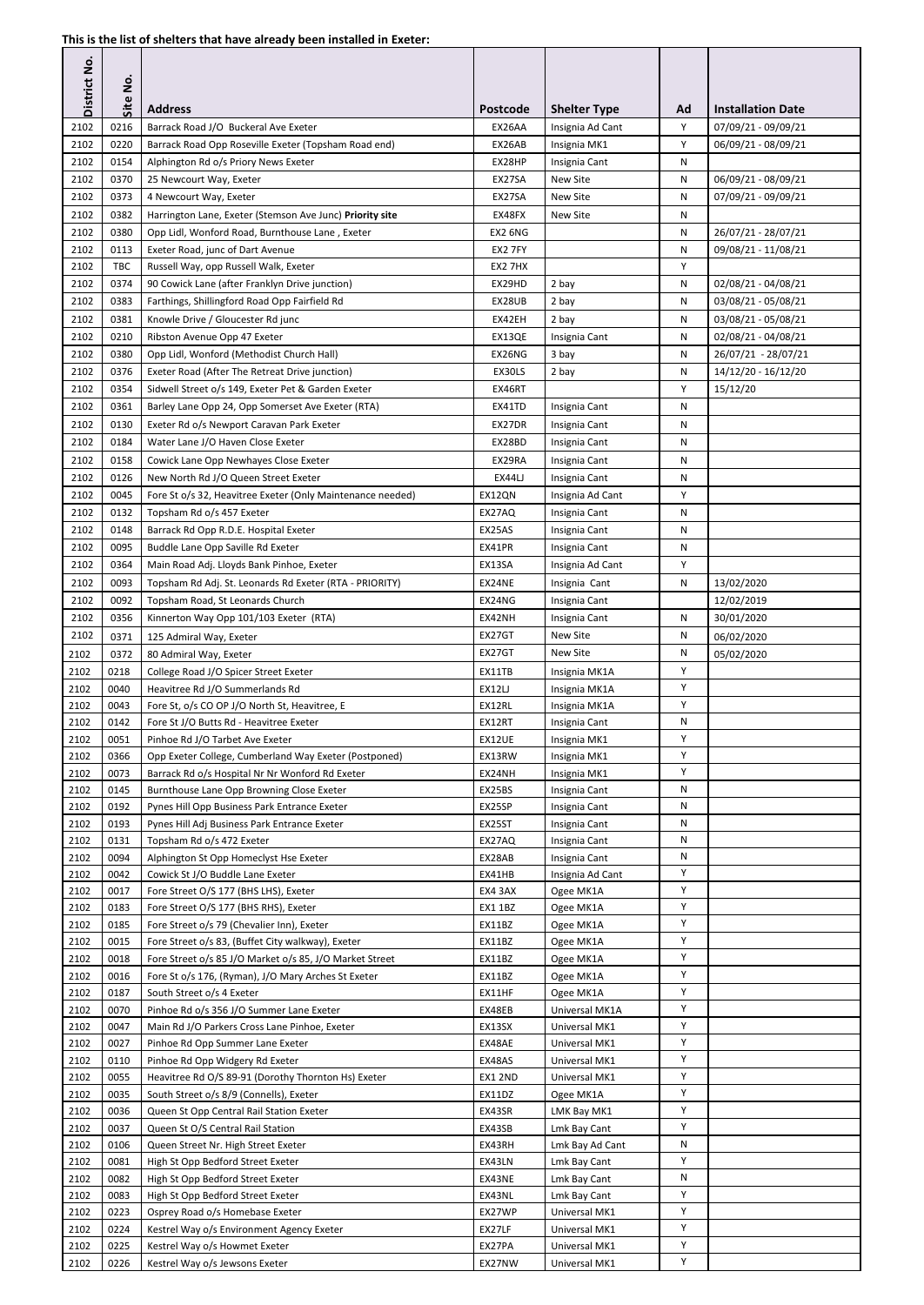| District No. | <u>o</u>     |                                                                                                         |                   |                                  |        |                          |
|--------------|--------------|---------------------------------------------------------------------------------------------------------|-------------------|----------------------------------|--------|--------------------------|
|              | Site         | <b>Address</b>                                                                                          | <b>Postcode</b>   | <b>Shelter Type</b>              | Ad     | <b>Installation Date</b> |
| 2102         | 0068         | Sidmouth Rd Broadfield Rd Exeter                                                                        | EX25QJ            | Universal Cant                   | Y      |                          |
| 2102         | 0121         | Heavitree Rd o/s Swimming Baths Exeter                                                                  | EX12BR            | Universal Ad Cant                | N      |                          |
| 2102<br>2102 | 0039<br>0050 | Blackboy Rd o/s Horse & Dray J/O Old Tiverton Rd,                                                       | EX46SP<br>EX48AS  | Universal MK1A<br>Universal Cant | Y<br>Y |                          |
| 2102         | 0049         | Pinhoe Rd J/O Widgery Lane Exeter<br>Pinhoe Rd o/s 433, J/O Barton Rd Exeter                            | EX48HL            | Universal MK1                    | N      |                          |
| 2102         | 0115         | Pinhoe Rd Adj Hillyfield Rd Whipton. Exeter                                                             | EX13JX            | Universal MK1A                   | Υ      |                          |
| 2102         | 0136         | Whipton Barton Rd Opp Hill Rise Exeter                                                                  | EX13PT            | Universal Cant                   | Y      |                          |
| 2102<br>2102 | 0135<br>0138 | Whipton Barton Rd o/s No 12 Exeter<br>Thornpark Rise J/O Blackthorn Crescent Exeter                     | EX13LP<br>EX13HN  | Universal Cant<br>Universal Cant | Ν<br>N |                          |
| 2102         | 0069         | Vaughan Rd, o/s Vaughan Rise J/O Thornpark Rise E                                                       | EX13LB            | Universal MK1A                   | N      |                          |
| 2102         | 0046         | Pinhoe Rd J/O Whipton Village Rd Exeter                                                                 | EX48AW            | Universal MK1                    | Y      |                          |
| 2102         | 0004         | Heavitree Rd o/s R.D.E. Hospital Exeter                                                                 | EX12ED            | Universal MK1                    | Y      |                          |
| 2102<br>2102 | 0222<br>0134 | Sweetbriar Lane Adj 8 Dawn Close Exeter Ex1 3dv<br>South Lawn Terrace o/s Dental Practice Exeter        | EX13DU<br>EX12SN  | Universal Cant<br>Universal Cant | Y<br>N |                          |
| 2102         | 0153         | Pendragon Rd Opp Glastonbury Close Exeter                                                               | EX49EQ            | Universal Cant                   | Ν      |                          |
| 2102         | 0151         | Beacon Lane J/O Four Acre Close Exeter                                                                  | EX48LS            | Universal Cant                   | N      |                          |
| 2102         | 0162         | Calthorpe Rd Opp Uplands Drive Exeter                                                                   | EX47JP            | Universal Cant                   | N      |                          |
| 2102         | 0149         | Mincinglake Rd o/s 71 Exeter                                                                            | EX47DX            | Universal Cant<br>Universal Cant | N<br>Ν |                          |
| 2102<br>2102 | 0150<br>0072 | Mincinglake Rd o/s 137 Exeter<br>Stoke Hill o/s Stoke Hill School Exeter                                | EX47DS<br>EX47DB  | Universal MK1A                   | N      |                          |
| 2102         | 0071         | Prince Charles Rd Opp Margaret Rd Exeter                                                                | EX47DJ            | Universal MK1A                   | Y      |                          |
| 2102         | 0009         | Prince Charles Rd Opp Elizabeth Ave o/s Church Exe                                                      | EX46EN            | Universal MK1                    | Y      |                          |
| 2102         | 0367         | Union Road j/o Devonshire Place Exeter                                                                  | EX4 6DQ           | Universal Cant                   | Y      |                          |
| 2102<br>2102 | 0163<br>0075 | Stoke Valley Rd J/O Queensland Dr Exeter<br>Cowley Bridge Rd J/O Wreford Drive Exeter                   | EX45DA<br>EX45AF  | Universal Cant<br>Universal MK1  | N<br>N |                          |
| 2102         | 0011         | Cowley Bridge Rd J/O West J/O West Garth Rd Exeter                                                      | EX45AF            | Universal MK1                    | Υ      |                          |
| 2102         | 0215         | New North Road Opp Exeter College Exeter                                                                | EX44JS            | Universal MK1                    | Y      |                          |
| 2102         | 0123         | Sidwell Street O/S 19-23                                                                                | EX4 6NN           | Ogee MK1A                        | Y      |                          |
| 2102<br>2102 | 0122<br>0342 | Sidwell Street O/S 29<br>Sidwell Street o/s Subway Exeter                                               | EX4 6NN<br>EX46NS | Ogee MK1A<br>Universal MK1A      | Υ<br>Y |                          |
| 2102         | 0182         | Sidwell St o/s 102 Opp Odeon Exeter                                                                     | EX46PH            | Universal MK1A                   | Y      |                          |
| 2102         | 0179         | Sidwell St Opp John Lewis Exeter                                                                        | EX46RH            | Lmk Ogee MK1A                    | Y      |                          |
| 2102         | 0005         | Topsham Rd J/O Southbrook Rd Exeter                                                                     | EX26NH            | Universal MK1A                   | Υ      |                          |
| 2102         | 0059         | Topsham Rd o/s 144 Nr o/s 144, Nr. Rivermead Rd Ex                                                      | EX24RG            | Universal MK1A                   | Y<br>Y |                          |
| 2102<br>2102 | 0108<br>0350 | Alphington Rd o/s St Andrews Church Exeter<br>Paris Street o/s Princess Hay Exeter                      | EX28HP<br>EX11GB  | Universal MK1A<br>Lmk Bay Cant   | Υ      |                          |
| 2102         | 0351         | Paris Street o/s Next Exeter                                                                            | EX11GB            | Lmk Bay Cant                     | N      |                          |
| 2102         | 0353         | High Street o/s Next Exeter                                                                             | EX43QD            | Lmk Bay Cant                     | N      |                          |
| 2102         | 0334         | High Street Opp Castle Street Exeter                                                                    | EX11NU            | Lmk Bay Cant                     | N      |                          |
| 2102<br>2102 | 0333<br>0362 | High Street Opp Castle Street Exeter<br>Sidwell Street O/S 29                                           | EX43LF<br>EX4 6NN | Lmk Bay Cant<br>Lmk Ogee Cant    | N<br>N |                          |
| 2102         | 0091         | Topsham Rd Opp Feltrim Ave Exeter                                                                       | EX24NQ            | Universal Cant                   | Y      |                          |
| 2102         | 0114         | Topsham Rd o/s Buckerall Lodge Hotel St Leonards E                                                      | EX24RA            | Universal Ad Cant                | N      |                          |
| 2102         | 0002         | Rifford Rd o/s Old Church Exeter                                                                        | EX25JU            | Universal Cant                   | Y      |                          |
| 2102         | 0111         | Topsham Rd Opp Crematorium Exeter                                                                       | EX26EN            | Universal Ad Cant                | N<br>Y |                          |
| 2102<br>2102 | 0174<br>0113 | Rydon Lane o/s Rydon Park (Mobile Home Park) Exeter<br>Exeter Road, o/s Bloor Homes Development, Exeter | EX27HW<br>EX27DR  | Universal Cant<br>Universal Mk1  | N      |                          |
| 2102         | 0198         | High St O/S Tea Rooms, Topsham, Exeter                                                                  | EX30DU            | Universal Cant                   | Y      |                          |
| 2102         | 0128         | Holman Way o/s Railway Station Exeter                                                                   | EX30DR            | Universal Cant                   | Ν      |                          |
| 2102         | 0074         | High St, o/s Lord Nelson Ph J/O Nelson Close Topsham                                                    | EX30DX            | Universal MK1                    | Ν      |                          |
| 2102<br>2102 | 0348<br>0109 | o/s 74 High Street, Topsham Exeter<br>Exeter Rd o/s 63 Exeter                                           | EX30DY<br>EX27DJ  | Universal Cant<br>Universal MK1  | Y<br>N |                          |
| 2102         | 0026         | Topsham Rd o/s 530, Nr Higher Wear Rd Exeter                                                            | EX27DN            | Universal MK1                    | Y      |                          |
| 2102         | 0206         | Exeter: Glasshouse Lane O/S 22                                                                          | EX27BR            | Universal MK1                    | Y      |                          |
| 2102         | 0056         | Topsham Rd o/s 406 Exeter                                                                               | EX27AL            | Universal Ad Cant                | Y      |                          |
| 2102<br>2102 | 0057<br>0044 | Topsham Rd o/s 384 Exeter<br>Topsham Rd Opp Southbrook Rd Exeter                                        | EX26EZ<br>EX26HG  | Universal MK1<br>Universal MK1   | Υ<br>Y |                          |
| 2102         | 0058         | Topsham Rd J/O Earl Richards Rd South Exeter                                                            | EX26BG            | Universal MK1A                   | Y      |                          |
| 2102         | 0363         | Topsham Road J/O Salmon Pool Road Exeter                                                                | EX26AA            | Universal Cant                   | Y      |                          |
| 2102         | 0006         | Topsham Rd o/s 96 J/O Feltrim Rd Exeter                                                                 | EX24PS            | Universal MK1                    | N      |                          |
| 2102         | 0078         | Holloway St J/O Friars Walk Exeter                                                                      | EX2 4AY           | Universal MK1                    | Y      |                          |
| 2102<br>2102 | 0079<br>0062 | Alphington St J/O Haven Rd Exeter<br>Trusham Rd, o/s Topps Tiles, Exeter                                | EX28AB<br>EX2 8QH | Universal MK1A<br>Universal MK1  | Y<br>Υ |                          |
| 2102         | 0001         | Exeter Marsh Green Road East Opp 27                                                                     | EX28PH            | Universal Ad Cant                | Y      |                          |
| 2102         | 0031         | Alphington Rd O/S 30 J/O O/S 30, J/O Princes St Ea                                                      | EX2 8HN           | Universal MNK1                   | Y      |                          |
| 2102         | 0060         | Alphington St, Opp Haven Rd o/s Retail Park Exeter                                                      | EX28AB            | Universal MK1A                   | Y      |                          |
| 2102<br>2102 | 0080<br>0065 | Cowick St O/S St. Thomas Station Exeter<br>Cowick St o/s 114 J/O Prospect Place Exeter                  | EX4 1AH<br>EX41JD | Universal MK1A<br>Universal MK1A | Y<br>Υ |                          |
| 2102         | 0063         | Cowick Lane Crabb Lane Exeter                                                                           | EX29JF            | Universal MK1                    | Y      |                          |